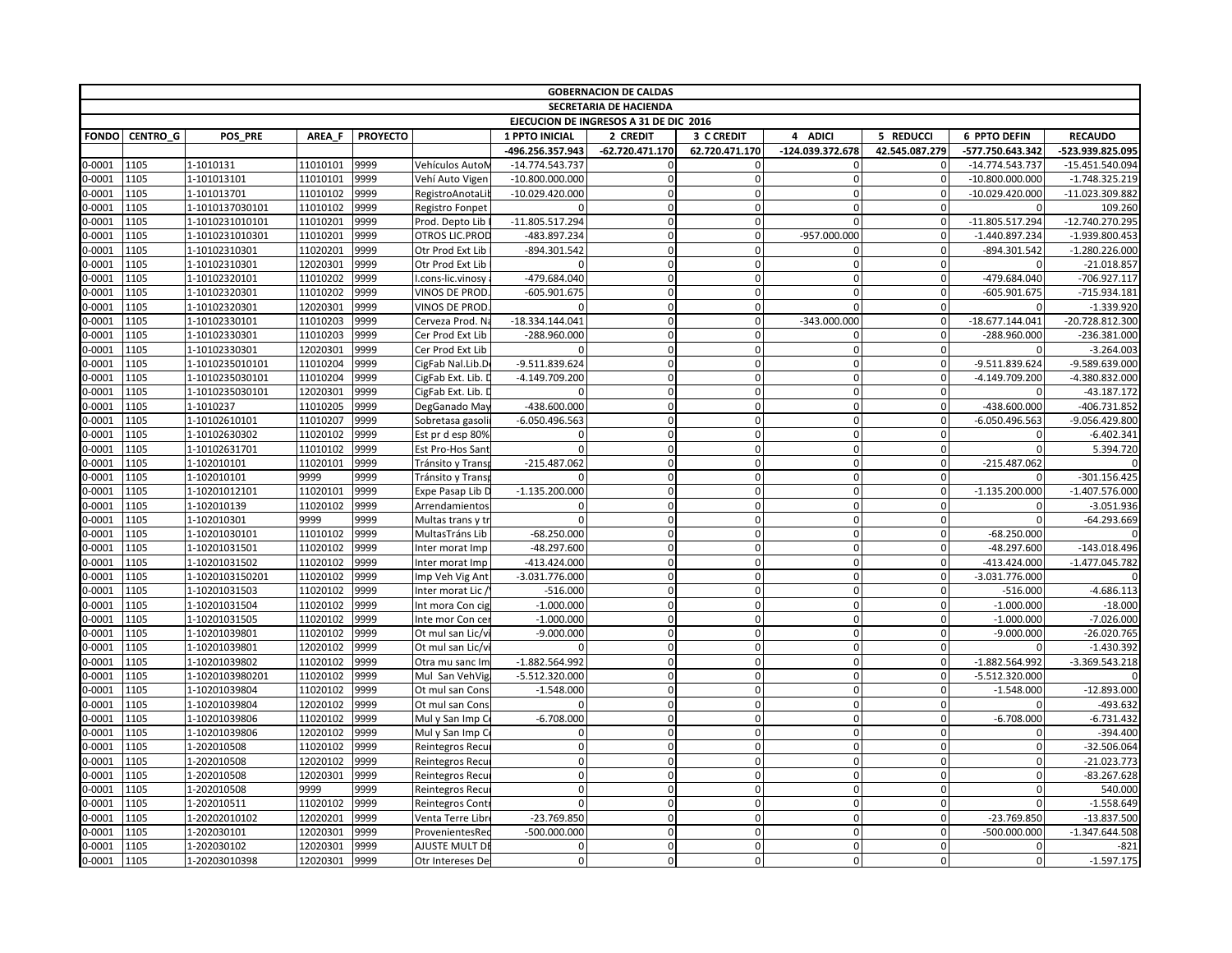| 0-0001     | 1105 | 1-202070501         | 12020401 | 9999   | Util Emp Ind Con       | $-1.967.350.000$ | $\mathbf 0$     | $\overline{0}$ | $\Omega$         | $\overline{0}$ | $-1.967.350.000$  | $-1.045.288.090$ |
|------------|------|---------------------|----------|--------|------------------------|------------------|-----------------|----------------|------------------|----------------|-------------------|------------------|
| 0-0002     | 1105 | 1-1010137030101     | 11010101 | 9999   | Registro Fonpet        |                  | $\Omega$        | $\Omega$       |                  | $\Omega$       |                   | 55.140           |
| 0-0002     | 1105 | 1-1010137030101     | 11010102 | 9999   | Registro Fonpet        | $-2.785.950.000$ | $\Omega$        | $\Omega$       | $-250.000.000$   | $\Omega$       | -3.035.950.000    | -3.062.259.325   |
| 0-0002     | 1105 | 1-10102630301       | 11010102 | 9999   | Est pr d es 20%        |                  | $\Omega$        | $\Omega$       |                  | $\Omega$       |                   | 201.400          |
| 0-0002     | 1105 | 1-10201031501       | 11020102 | 9999   | Inter morat Imp        | $-13.416.000$    | $\Omega$        | $\Omega$       | $\Omega$         | $\overline{0}$ | $-13.416.000$     | -39.727.360      |
| 0-0003     | 1105 | 1-1010137030103     | 11010102 | 9999   | <b>Registro Cuotas</b> | $-1.114.380.000$ | $\Omega$        | $\mathbf{0}$   | $\Omega$         | $\overline{0}$ | $-1.114.380.000$  | -1.229.658.937   |
| 0-0003     | 1105 | 1-10201031501       | 11020102 | 9999   | Inter morat Imp        | $-5.366.400$     | $\Omega$        | $\Omega$       | $\Omega$         | $\overline{0}$ | $-5.366.400$      | -15.890.944      |
| 0-0004     | 1105 | 1-10102350103       | 11010204 | 9999   | Cig FabNal. - Dep      | $\Omega$         | $\mathbf 0$     | $\overline{0}$ | $\mathbf{0}$     | $\mathbf{0}$   |                   | $-46.263.000$    |
| 0-0004     | 1105 | 1-1010235010301     | 11010204 | 9999   | DEPORTES 70%D          | $-1.268.245.283$ | $\Omega$        | $\Omega$       | $\Omega$         | $\Omega$       | $-1.268.245.283$  | $-1.231.981.716$ |
| 0-0004     | 1105 | 1-1010235030301     | 11010204 | 9999   | EXTR DEPORT70          | -553.294.560     | $\Omega$        |                |                  | $\Omega$       | -553.294.560      | -584.112.200     |
| 0-0004     | 1105 | 1-202010508         | 11010204 | 9999   | Reintegros Recu        |                  | $\overline{0}$  | $\Omega$       | $\mathbf 0$      | $\mathbf{0}$   |                   | $-1.633.333$     |
| 0-0005     | 1105 | 1-1010235010302     | 11010204 | 9999   | COLDEP 30%DEL          | -543.533.693     | $\mathbf 0$     | $\overline{0}$ | $\Omega$         | $\mathbf{0}$   | -543.533.693      | -577.731.864     |
| 0-0005     | 1105 | 1-1010235030302     | 11010204 | 9999   | EXTR DEPORT30          | $-237.126.240$   | $\Omega$        | $\Omega$       |                  | $\mathbf{0}$   | $-237.126.240$    | $-220.421.100$   |
| 0-0007     | 1105 | 1-10102610301       | 11010207 | 9999   | Sob. Con GasMo         | -424.596.250     | $\Omega$        | $\Omega$       | $-70.000.000$    | $\Omega$       | -494.596.250      | -476.654.200     |
| 0-0008     | 1105 | 1-10102630301       | 11010208 | 9999   | Est pr d es 20%        | -925.444.100     | $\mathbf 0$     | $\mathbf{0}$   | $-200.000.000$   | $\overline{0}$ | $-1.125.444.100$  | $-1.398.599.658$ |
| 0-0009     | 1105 | 1-10102630302       | 11010208 | 9999   | Est pr d esp 80%       | -740.355.280     | $\Omega$        | $\Omega$       | $-160.000.000$   | $\Omega$       | -900.355.280      | -5.554.393.317   |
| 0-0009     | 1105 | 1-20203010398       | 12020301 | 9999   | Otr Intereses De       | O                | $\Omega$        | $\Omega$       |                  | $\Omega$       |                   | $-59.575$        |
| 0-0010     | 1102 | 1-10102631701       | 20103002 | 9999   | Est Pro-Hos Sant       | $\mathbf 0$      | $\mathbf 0$     | $\Omega$       | $\mathbf 0$      | $\mathbf{0}$   | $\Omega$          | $\overline{0}$   |
| 0-0010     | 1105 | 1-101026313         | 11010208 | 9999   | Estam Pro-Unive        | $\Omega$         | $\Omega$        | $\Omega$       | $\Omega$         | $\Omega$       | $\Omega$          |                  |
| 0-0010     | 1105 | 1-10102631701       | 11010208 | 9999   | Est Pro-Hos Sant       | <sup>0</sup>     | $\Omega$        | $\Omega$       | $\Omega$         | $\Omega$       | $\Omega$          |                  |
| 0-0010     | 1105 | 1-1010273           | 11010209 | 9999   | Contr 5% sobre         | $-1.145.877.423$ | $\Omega$        | $\Omega$       | $\Omega$         | $\Omega$       | $-1.145.877.423$  | $-1.463.242.135$ |
| 0-0010     | 1105 | 1-20203010398       | 12020301 | 9999   | Otr Intereses De       | $\Omega$         | $\Omega$        | $\Omega$       | $\Omega$         | $\Omega$       | $\Omega$          | $-81.394.978$    |
| 0-0011     | 1105 | 1-102010101         | 9999     | 9999   | Tránsito y Trans       | $\overline{0}$   | $\Omega$        | $\overline{0}$ | $\Omega$         | $\Omega$       | $\Omega$          | -301.156.557     |
| 0-0011     | 1105 | 1-102010301         | 9999     | 9999   | Multas trans y tr      |                  | $\mathbf 0$     | $\mathbf{0}$   | $\Omega$         | $\Omega$       |                   | $-64.293.745$    |
| 0-0013     | 1105 | 1-10207010101       | 11020401 | 9999   | Fondos especial        | $-1.680.756.480$ | $\mathbf 0$     | $\Omega$       | $\mathbf 0$      | $\overline{0}$ | $-1.680.756.480$  | $-2.576.832.000$ |
| 0-0013     | 1105 | 1-10207010102       | 11020401 | 9999   | Fdos esp.Peaje.C       | $-1.551.467.520$ | $\Omega$        | $\Omega$       | $\Omega$         | $\Omega$       | $-1.551.467.520$  | $-1.791.003.550$ |
| 0-0013     | 1105 | 1-20203010398       | 12020301 | 9999   | Otr Intereses De       |                  | $\Omega$        | $\Omega$       | $\Omega$         |                |                   | $-77.010.324$    |
| 0-0014     | 1105 | 1-10202030103010198 | 11020201 | 9999   | Otras Transferer       | -590.000.000     | $\Omega$        | $\mathbf{0}$   | $\mathbf 0$      | 360.000.000    | $-230.000.000$    | $-230.000.000$   |
| 0-0014     | 1105 | 1-20203010398       | 12020301 | 9999   | Otr Intereses De       | $\Omega$         | $\mathbf 0$     | $\Omega$       | $\Omega$         | $\mathbf{0}$   | $\Omega$          | -32.092.238      |
| 0-0017     | 1105 | 1-20203010398       | 12020301 | 9999   | Otr Intereses De       | $\Omega$         | $\mathbf 0$     | $\mathbf{0}$   | $\Omega$         | $\mathbf{0}$   | $\Omega$          | $-17.058$        |
| 0-0018     | 1105 | 1-10102631701       | 11010208 | 9999   | Est Pro-Hos Sant       | $-2.208.738.000$ | $\Omega$        | $\Omega$       | $-1.000.000.000$ | $\Omega$       | $-3.208.738.000$  | -3.476.870.930   |
| 0-0018     | 1105 | 1-20203010398       | 12020301 | 9999   | Otr Intereses De       | $\mathbf 0$      | $\mathbf 0$     | $\mathbf{0}$   | $\Omega$         | $\mathbf 0$    | $\Omega$          | $-16.350.540$    |
| 0-0020     | 1105 | 1-20203010398       | 12020301 | 9999   | Otr Intereses De       | $\Omega$         | $\mathbf 0$     | $\Omega$       | $\Omega$         | $\Omega$       | $\Omega$          | $-11.106.934$    |
| 0-0021     | 1105 | 1-1010231010101     | 11010201 | 9999   | Prod. Depto Lib        | $-1.537.844.198$ | $\Omega$        | $\overline{0}$ | $\Omega$         | $\Omega$       | $-1.537.844.198$  | $-1.624.502.750$ |
| 0-0021     | 1105 | 1-1010231010301     | 11010201 | 9999   | OTROS LIC.PROD         | -30.887.058      | $\Omega$        | $\Omega$       | $\Omega$         | $\Omega$       | -30.887.058       | $-123.817.047$   |
| 0-0021     | 1105 | 1-10102310301       | 11020201 | 9999   | Otr Prod Ext Lib       | -57.083.077      | $\Omega$        | $\Omega$       | $\Omega$         | $\Omega$       | -57.083.077       | $-73.806.000$    |
| 0-0021     | 1105 | 1-10102320101       | 11010202 | 9999   | I.cons-lic.vinosy      | $-30.618.130$    | $\mathbf 0$     | $\overline{0}$ | $\Omega$         | $\overline{0}$ | $-30.618.130$     | $-44.446.813$    |
| $0 - 0021$ | 1105 | 1-10102320301       | 11010202 | 9999   | VINOS DE PROD          | $-38.674.575$    | $\Omega$        |                |                  | $\Omega$       | -38.674.575       | -45.196.860      |
| 0-0021     | 1105 | 1-10201031503       | 11020102 | 9999   | Inter morat Lic        | $\Omega$         | $\Omega$        | $\Omega$       | $\Omega$         | $\Omega$       |                   | $-298.512$       |
| 0-0021     | 1105 | 1-10201039801       | 11020102 | 9999   | Ot mul san Lic/v       | $\Omega$         | $\mathbf 0$     | $\overline{0}$ | $\Omega$         | $\overline{0}$ |                   | $-747.623$       |
| 0-0021     | 1105 | 1-10201039806       | 11020102 | 9999   | Mul y San Imp C        | $\Omega$         | $\Omega$        | $\Omega$       | $\Omega$         | $\Omega$       | $\Omega$          | $-297.530$       |
| 0-0021     | 1105 | 1-20203010398       | 12020301 | 9999   | Otr Intereses De       | $\Omega$         | $\Omega$        |                | $\Omega$         | $\Omega$       |                   | -22.804.894      |
| 0-0023     | 1105 | 1-1020203011198     | 11020201 | 9999   | TranProgNlesSal        | $-300.000.000$   | $\Omega$        | $\Omega$       | $\Omega$         | $\Omega$       | $-300.000.000$    |                  |
| 0-0031     | 1105 | 1-10202030103010198 | 11020201 | 9999   | Otras Transferer       |                  | $\Omega$        | $\mathbf{0}$   | -430.000.000     | $\overline{0}$ | -430.000.000      | $-14.827.457$    |
| 0-0037     | 1105 | 1-102020107         | 11020202 | 9999   | CuotaAuditaje S        | -484.747.674     | $\Omega$        |                |                  | 0              | -484.747.674      | -469.413.729     |
| 0-0040     | 1105 | 1-10102350401       | 11010204 | 9999   | sobret cig salud       | $-5.003.531.642$ | $\mathbf 0$     | $\Omega$       | $\Omega$         | $\Omega$       | -5.003.531.642    |                  |
| 0-0041     | 1105 | 1-10102350402       | 11010204 | 9999   | Cig Ext Salud S.S      |                  | $\mathbf 0$     | $\overline{0}$ | $\Omega$         | $\overline{0}$ | $-1$              | $\overline{0}$   |
| 0-0042     | 1105 | 1-102020301010101   | 11020201 | 120135 | S. G. P. Ed -PresS     | $\Omega$         | $\Omega$        | $\Omega$       | -16.325.125.450  | $\Omega$       | $-16.325.125.450$ |                  |
| 0-0042     | 1105 | 1-102020301010101   | 11020201 | 9999   | S. G. P. Ed -PresS     | -182.340.125.777 | -265.519.149    | 13.467.584.912 | -25.706.128.825  | $\Omega$       | -194.844.188.839  | -211.169.314.289 |
| 0-0042     | 1105 | 1-202010506         | 12020102 | 9999   | <b>REINTEGROS SG</b>   |                  |                 |                | $-551.457.140$   | $\Omega$       | $-551.457.140$    | -694.404.229     |
| 0-0043     | 1105 | 1-102020301010101   | 11020201 | 9999   | S. G. P. Ed -PresS     | -22.307.379.268  | -14.097.102.780 | $\Omega$       | $\Omega$         | $\Omega$       | -36.404.482.048   | -36.412.496.748  |
| 0-0043     | 1105 | 1-102020301010105   | 11020201 | 9999   | S.G.P.Ed-Pr.soc        | -2.986.488.455   | $\Omega$        | 895.037.017    |                  | $\mathbf{0}$   | $-2.091.451.438$  | $-2.091.451.438$ |
| 0-0044     | 1105 | 1-10202030101030301 | 11020201 | 9999   | S.G.P.Sal-P S P n      | -4.427.382.850   | $\Omega$        |                | -324.913.980     | $\Omega$       | -4.752.296.830    | -4.752.296.830   |
| 0-0045     | 1105 | 1-10202030101030303 | 11020201 | 9999   | SGP Salud Ap Pa        | -3.766.941.571   | $\mathbf 0$     | $\overline{0}$ |                  | 239.714.463    | -3.527.227.108    | $\mathbf{0}$     |
| 0-0046     | 1105 | 1-102020301010305   | 11020201 | 9999   | S.G.P.Sal-Sal Pub      | -4.674.767.427   | $\Omega$        | $\mathbf{0}$   | $-612.588.075$   | $\mathbf 0$    | -5.287.355.502    | $-5.181.484.572$ |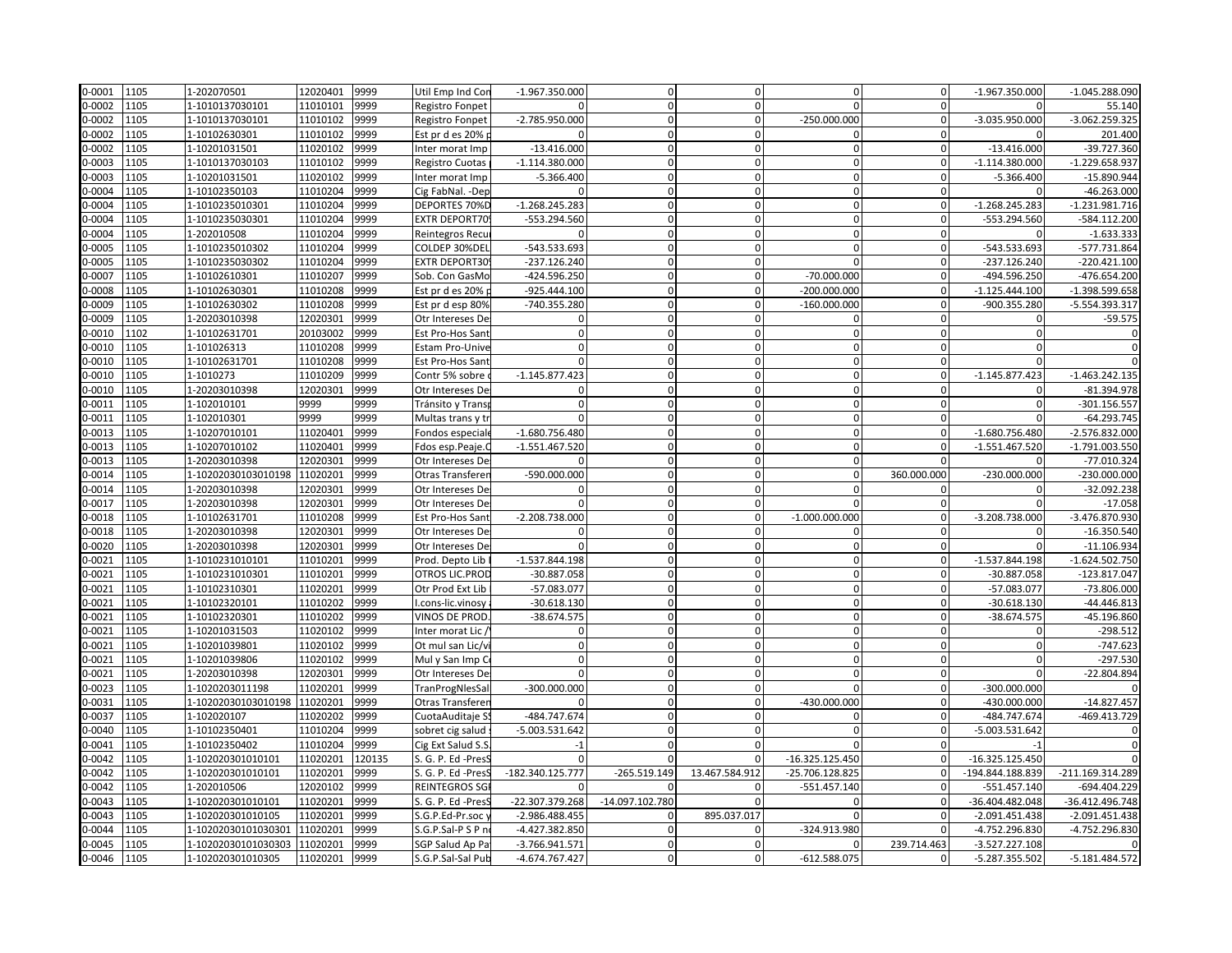| 0-0051 | 1105 | 1-2030105                    | 12030101 | 9999 | <b>RET FONPET COI</b>                | $\mathbf 0$       | -4.158.571.312  | $\Omega$       | $\Omega$         | $\mathbf{0}$   | $-4.158.571.312$ |                  |
|--------|------|------------------------------|----------|------|--------------------------------------|-------------------|-----------------|----------------|------------------|----------------|------------------|------------------|
| 0-0058 | 1105 | 1-20203010398                | 12020301 | 9999 | Otr Intereses De                     | $\Omega$          | $\Omega$        | $\Omega$       | $\Omega$         | $\Omega$       | $\Omega$         | $-14.559$        |
| 0-0061 | 1105 | 1-20203010398                | 12020301 | 9999 | Otr Intereses De                     | $\Omega$          | $\Omega$        |                | $\Omega$         |                | $\mathbf 0$      | $-1.209$         |
| 0-0062 | 1105 | 1-20203010398                | 12020301 | 9999 | Otr Intereses De                     | $\Omega$          | $\Omega$        | $\Omega$       | $\Omega$         | $\Omega$       | $\Omega$         | $-1.223.417$     |
| 0-0071 | 1105 | 1-20203010398                | 12020301 | 9999 | Otr Intereses De                     | $\mathbf 0$       | $\Omega$        |                | 0                | <sup>0</sup>   | $\Omega$         | $-1.283$         |
| 0-0079 | 1105 | 1-20203010398                | 12020301 | 9999 | Otr Intereses De                     | $\mathbf{0}$      | $\Omega$        |                | $\Omega$         | U              | $\mathbf 0$      | $-2.515.997$     |
| 0-0101 | 1105 | 1-20203010398                | 12020301 | 9999 | Otr Intereses De                     | $\Omega$          | $\mathbf 0$     | $\Omega$       | $\Omega$         | $\Omega$       | $\Omega$         | $-7.709.953$     |
| 0-0104 | 1105 | 1-10202030103010198          | 11020201 | 9999 | Otras Transferer                     | $\mathbf{0}$      | $\Omega$        | $\Omega$       | $-200.000.000$   | $\overline{0}$ | $-200.000.000$   |                  |
| 0-0105 | 1105 | 1-202010507                  | 11020501 | 9999 | Ingresos Vigenci                     | $\Omega$          | $\Omega$        | $\Omega$       | $\Omega$         | $\Omega$       | $\Omega$         | $-136.745.026$   |
| 0-0105 | 1105 | 1-20203010398                | 12020301 | 9999 | Otr Intereses De                     |                   | $\Omega$        |                | $\Omega$         |                | $\Omega$         | $-6.209.661$     |
| 0-0105 | 1113 | 1-1020203079804              | 11020201 | 9999 | SGR Inversión                        | $\Omega$          | $\mathbf 0$     | $\Omega$       | $\Omega$         |                | $\mathbf 0$      | $-131.939.970$   |
| 0-0109 | 1105 | 1-20203010398                | 12020301 | 9999 | Otr Intereses De                     | $\mathbf 0$       | $\Omega$        | $\Omega$       | $\mathbf{0}$     | $\Omega$       | $\Omega$         | $-56.037$        |
| 0-0118 | 1105 | 1-20203010398                | 12020301 | 9999 | Otr Intereses De                     | $\Omega$          | $\Omega$        |                | $\mathbf 0$      | $\Omega$       | $\Omega$         | $-9.700$         |
| 0-0119 | 1105 | 1-20201019801                | 11020101 | 9999 | CuotasPart.Pens                      | $\Omega$          | $\mathbf 0$     | $\Omega$       | $\Omega$         | $\Omega$       | $\Omega$         | -73.205.242      |
| 0-0119 | 1105 | 1-20201019801                | 12020101 | 9999 | CuotasPart.Pens                      | -927.616.969      | $\mathbf 0$     | $\Omega$       | $\mathbf 0$      | $\overline{0}$ | -927.616.969     | $-1.084.731.712$ |
| 0-0119 | 1105 | 1-20203010398                | 12020301 | 9999 | Otr Intereses De                     |                   | $\Omega$        |                | $\Omega$         | $\Omega$       |                  | $-35.603.905$    |
| 0-0125 | 1105 | 1-1010231010101              | 11010201 | 9999 | Prod. Depto Lib                      | -12.287.375.143   | $\Omega$        |                |                  |                | -12.287.375.143  | -13.260.281.327  |
| 0-0125 | 1105 | 1-202010508                  | 12020102 | 9999 | Reintegros Recu                      | $\Omega$          | $\mathbf 0$     | $\Omega$       | $\Omega$         | $\Omega$       | $\mathbf 0$      | $-15.163.765$    |
| 0-0125 | 1105 | 1-20203010398                | 12020301 | 9999 | Otr Intereses De                     |                   | $\Omega$        | $\Omega$       | $\Omega$         | $\Omega$       | $\Omega$         | $-1.046.25$      |
| 0-0125 | 1105 | 1-202070501                  | 12020401 | 9999 | Util Emp Ind Cor                     | $-2.047.650.000$  | $\Omega$        |                | $\Omega$         | $\Omega$       | $-2.047.650.000$ | $-1.087.952.910$ |
| 0-0126 | 1105 | 1-10202030903010101          | 11020201 | 9999 | Iva Licores-Mon                      | $-13.801.165.880$ | $\Omega$        | $\Omega$       | $\Omega$         | $\Omega$       | -13.801.165.880  | -17.401.838.812  |
| 0-0126 | 1105 | 1-202010514                  | 12020102 | 9999 | REINT DES ESPE                       |                   | $\mathbf 0$     | $\Omega$       | $-4.669.187.000$ | $\Omega$       | $-4.669.187.000$ |                  |
| 0-0127 | 1105 | 1-10202030903010103          | 11020201 | 9999 | Iva Licores-OtrPı                    | $-277.191.542$    | $\Omega$        | $\Omega$       | $\mathbf{0}$     | $\mathbf 0$    | $-277.191.542$   | $-277.191.540$   |
| 0-0128 | 1105 | 1-10202030903010104          | 11020201 | 9999 | Iva vinos, aperiti                   | $-192.344.664$    | $\Omega$        | $\Omega$       | $\Omega$         | $\Omega$       | -192.344.664     | $-192.344.662$   |
| 0-0131 | 1105 | 1-10202030903010302          | 11020201 | 9999 | <b>VINOS</b>                         | $-82.433.42$      | $\mathbf 0$     | $\Omega$       | $\mathbf 0$      | $\Omega$       | $-82.433.427$    | $-123.906.690$   |
| 0-0132 | 1105 | 1-10202030903010102          | 11020201 | 9999 | Iva Cerveza Naci                     | $-3.666.828.808$  | $\Omega$        | $\Omega$       | $\Omega$         | $\Omega$       | -3.666.828.808   | $-3.666.828.803$ |
| 0-0133 | 1105 | 1-10202030903030101          | 11020201 | 9999 | Iva Cerveza Extra                    | $-57.792.000$     | $\Omega$        |                | $\Omega$         | $\Omega$       | $-57.792.000$    | $-57.792.000$    |
| 0-0134 | 1105 | 1-10202030903030102          | 11020201 | 9999 | Iva Licores-OtrP                     | $-512.284.026$    | $\Omega$        |                | $\Omega$         |                | -512.284.026     | -512.284.024     |
| 0-0135 | 1105 | 1-10202030903030103          | 11020201 | 9999 | VINOS                                | -242.955.663      | $\Omega$        | $\Omega$       | $\Omega$         | $\Omega$       | $-242.955.663$   |                  |
| 0-0137 | 1105 | 1-10202030903030302          | 11020201 | 9999 | Iva Vinos ext                        | $-104.123.856$    | $\mathbf 0$     | $\Omega$       | $\mathbf 0$      | $\mathbf{0}$   | $-104.123.856$   | $-341.680.000$   |
| 0-0138 | 1105 | 1-1020203090501              | 11020201 | 9999 | Iva Telefonía Cel                    | -608.469.058      | $\Omega$        |                | $\Omega$         | U              | -608.469.058     | -500.387.205     |
| 0-0138 | 1105 | 1-20203010398                | 12020301 | 9999 | Otr Intereses De                     | $\Omega$          | $\mathbf 0$     | $\Omega$       | $\mathbf 0$      | $\Omega$       | 0                | $-3.141.281$     |
| 0-0139 | 1105 | 1-1020203090501              | 11020201 | 9999 | Iva Telefonía Cel                    | $\Omega$          | $\Omega$        | $\Omega$       | $\Omega$         |                | $\Omega$         | -500.387.205     |
| 0-0139 | 1105 | 1-1020203090503              | 11020201 | 9999 | Iva Telefonía Cel                    | $-608.469.058$    | $\Omega$        | $\Omega$       | $\Omega$         | 131.879.899    | -476.589.159     |                  |
| 0-0139 | 1105 | 1-20203010398                | 12020301 | 9999 | Otr Intereses De                     |                   | $\Omega$        |                | $\Omega$         |                | $\mathbf 0$      | $-852.014$       |
| 0-0140 | 1105 | 1-202010505                  | 12020102 | 9999 | <b>BONOS Y CUOTA</b>                 | -43.674.816.196   | $\Omega$        | 43.674.816.196 | $\Omega$         | $\Omega$       | $\Omega$         |                  |
| 0-0140 | 1105 | 1-2030103                    | 12030101 | 9999 | <b>RET FONPET BO</b>                 | o                 | -12.519.427.000 |                | $\Omega$         | 6.717.041.000  | -5.802.386.000   |                  |
| 0-0141 | 1105 | 1-10202030907                | 11020201 | 9999 | Sob. al ACPM                         | $-3.587.850.000$  |                 |                |                  |                | $-3.587.850.000$ | $-3.765.506.124$ |
| 0-0141 | 1105 | 1-20203010398                | 12020301 | 9999 | Otr Intereses De                     | $\Omega$          | $\mathbf 0$     |                | $\Omega$         | $\Omega$       | $\Omega$         | -33.400.054      |
| 0-0142 | 1105 | 1-20203010398                | 12020301 | 9999 | Otr Intereses De                     | $\Omega$          | $\Omega$        | $\Omega$       | $\Omega$         | $\mathbf{0}$   | $\Omega$         |                  |
| 0-0143 | 1105 | 1-20202010103                | 12020201 | 9999 | VtaTerr. -Fonpet                     | $-4.334.400$      | $\Omega$        |                |                  | $\Omega$       | $-4.334.400$     | $-2.531.250$     |
| 0-0147 | 1105 | 1-202010501                  | 12020102 | 9999 | Reintegros SGP                       |                   | $\Omega$        |                | $-38.000.000$    |                | -38.000.000      |                  |
| 0-0147 | 1105 | 1-20203010398                | 12020301 | 9999 | Otr Intereses De                     | $\Omega$          | $\Omega$        | $\Omega$       | $\Omega$         | $\Omega$       | $\Omega$         | $-18.816.241$    |
| 0-0148 | 1105 | 1-202070503                  | 12020401 | 9999 | Uti.ILC.Dest salu                    | $-40.150.000$     | $\Omega$        | <sup>0</sup>   | $\mathbf 0$      | $\mathbf{0}$   | $-40.150.000$    |                  |
| 0-0149 | 1105 | 1-10102550101                | 11010206 | 9999 | A gan sor ord                        | $-1.461.611.200$  | $\Omega$        |                |                  |                | $-1.461.611.200$ | $-1.458.764.445$ |
| 0-0150 | 1105 | 1-10102550102                | 11010206 | 9999 | A gan sor ext                        | $-29.828.800$     | $\mathbf 0$     | $\Omega$       | $\Omega$         | $\Omega$       | -29.828.800      | -29.828.798      |
| 0-0151 | 1105 | 1-101025503                  | 11010206 | 9999 | Loterías foranea                     | -832.240.000      | $\mathbf{0}$    | $\Omega$       | $\Omega$         | $\mathbf{0}$   | -832.240.000     | $-832.240.000$   |
| 0-0152 | 1105 | 1-101025505                  | 11010206 | 9999 | Jue apue perm/c                      | -9.372.125.537    | $\Omega$        | $\Omega$       | $\Omega$         | $\Omega$       | -9.372.125.537   | -8.748.915.624   |
| 0-0153 | 1105 | 1-101025513                  | 11010206 | 9999 | Rifas                                | -346.804.468      | $\Omega$        |                |                  |                | -346.804.468     | $-226.750.723$   |
| 0-0154 | 1105 | 1-101026313                  | 11010208 | 9999 | Estam Pro-Unive                      | -928.800.000      | $\mathbf 0$     | $\Omega$       | -750.000.000     | $\Omega$       | $-1.678.800.000$ | $-1.748.016.895$ |
| 0-0154 | 1105 | 1-20203010398                | 12020301 | 9999 | Otr Intereses De                     | <sup>0</sup>      | $\Omega$        |                | $\Omega$         | $\Omega$       | <sup>0</sup>     | $-55.897$        |
| 0-0155 | 1105 | 1-101026313                  | 11010208 | 9999 | <b>Estam Pro-Unive</b>               | -928.800.000      | $\Omega$        | $\Omega$       | -750.000.000     | $\Omega$       | $-1.678.800.000$ | $-1.751.324.575$ |
| 0-0156 | 1105 |                              | 12020301 | 9999 |                                      | $\Omega$          | $\Omega$        | $\Omega$       | $\Omega$         | $\Omega$       | $\Omega$         | $-2.210$         |
| 0-0157 | 1105 | 1-20203010398<br>1-202010507 | 12020301 | 9999 | Otr Intereses De<br>Ingresos Vigenci | $\mathbf{0}$      | $\mathbf 0$     | $\Omega$       | $\mathbf 0$      | $\Omega$       | $\Omega$         | 984.420          |
|        |      |                              |          | 9999 |                                      | $\Omega$          | $\mathbf 0$     | $\Omega$       | $\Omega$         |                | $\Omega$         |                  |
| 0-0157 | 1105 | 1-202019802                  | 12020103 |      | Fondo Cuenta Pe                      |                   |                 |                |                  |                |                  | $-55.501.642$    |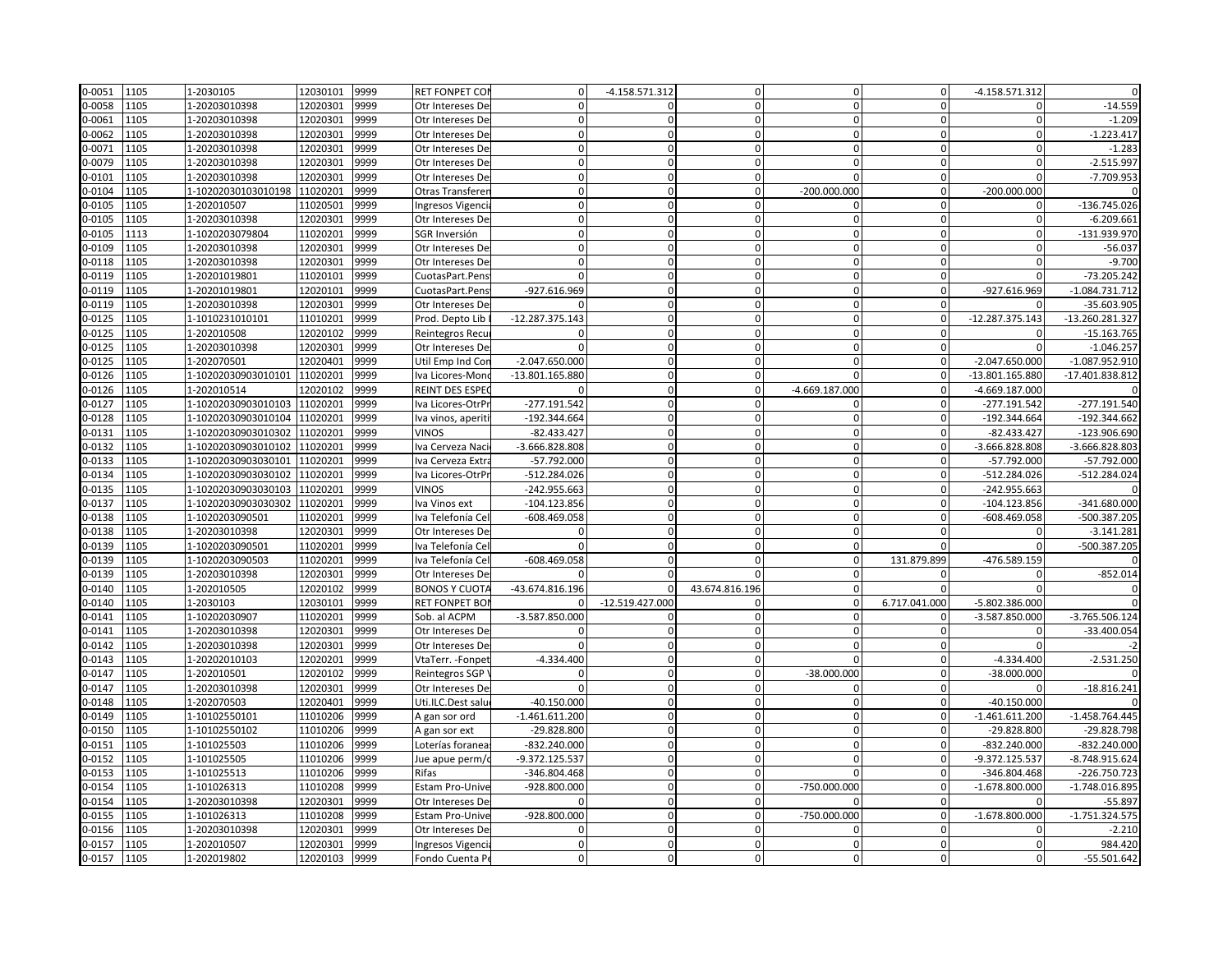| 0-0157 | 1105 | 1-20203010398       | 12020301 | 9999 | Otr Intereses De      | $\Omega$          | $\mathbf 0$     | $\Omega$       | $\Omega$         | $\Omega$       | $\Omega$          | -49.445.854      |
|--------|------|---------------------|----------|------|-----------------------|-------------------|-----------------|----------------|------------------|----------------|-------------------|------------------|
| 0-0158 | 1105 | 1-20203010398       | 12020301 | 9999 | Otr Intereses De      | $\mathbf{0}$      | $\Omega$        | $\Omega$       | $\Omega$         | $\overline{0}$ | $\Omega$          | $-24.069$        |
| 0-0160 | 1105 | 1-20203010398       | 12020301 | 9999 | Otr Intereses De      | $\Omega$          | $\Omega$        | $\overline{0}$ | $\Omega$         | $\Omega$       | $\mathbf 0$       | $-23.608.057$    |
| 0-0162 | 1105 | 1-20203010398       | 12020301 | 9999 | Otr Intereses De      |                   | $\Omega$        |                |                  | $\Omega$       |                   | $-53.207$        |
| 0-0164 | 1105 | 1-101029801         | 11010298 | 9999 | Publi Dpte Ord 6      | $-2.689.944.441$  | $\Omega$        | $\Omega$       | $\Omega$         | $\Omega$       | -2.689.944.441    | $-2.532.221.123$ |
| 0-0164 | 1105 | 1-202010507         | 11010298 | 9999 | Ingresos Vigenci      | $\mathbf{0}$      | $\mathbf 0$     | $\mathbf{0}$   | $\Omega$         | $\overline{0}$ |                   | $-5.967.000$     |
| 0-0164 | 1105 | 1-202010508         | 12020102 | 9999 | Reintegros Recu       |                   | $\Omega$        | $\mathbf{0}$   | $-5.967.000$     | $\mathbf{0}$   | $-5.967.000$      |                  |
| 0-0172 | 1105 | 1-2020301030101     | 12020301 | 9999 | Del Fon Edu SGF       | $-170.000.000$    | $\Omega$        | $\Omega$       |                  | $\Omega$       | $-170.000.000$    | -656.224.485     |
| 0-0175 | 1105 | 1-102010305         | 11020102 | 9999 | Multas Control F      | $-21.672.000$     | $\mathbf 0$     | $\overline{0}$ | $\mathbf 0$      | $\overline{0}$ | $-21.672.000$     |                  |
| 0-0175 | 1105 | 1-102010307         | 11020102 | 9999 | Multas control D      | $-1.000.000$      | $\Omega$        | $\Omega$       | $\Omega$         | $\Omega$       | $-1.000.000$      | $-7.585.887$     |
| 0-0175 | 1105 | 1-20203010398       | 12020301 | 9999 | Otr Intereses De      |                   | $\Omega$        |                |                  | <sup>0</sup>   |                   | $-804.751$       |
| 0-0179 | 1105 | 1-10201030102       | 11020102 | 9999 | MultasTráns Des       | $-7.350.000$      | $\mathbf 0$     | $\mathbf{0}$   | $\mathbf 0$      | $\mathbf{0}$   | $-7.350.000$      | $-3.011.922$     |
|        |      |                     |          |      |                       |                   | $\Omega$        |                |                  | $\Omega$       |                   |                  |
| 0-0180 | 1105 | 1-10201030102       | 11020102 | 9999 | MultasTráns De        | $-18.900.000$     | $\Omega$        | $\Omega$       | $\Omega$         | $\Omega$       | $-18.900.000$     | $-24.570.207$    |
| 0-0181 | 1105 | 1-10201030102       | 11020102 | 9999 | MultasTráns Des       | $-57.750.000$     | $\Omega$        | $\Omega$       |                  | $\Omega$       | -57.750.000       | -35.774.869      |
| 0-0182 | 1105 | 1-1020203010113     | 11020201 | 9999 | ProgrNales.Educ       | $-2.216.174.390$  |                 |                | -956.901.743     |                | $-3.173.076.133$  | $-1.787.608.630$ |
| 0-0185 | 1105 | 1-102020301010901   | 11020201 | 9999 | S.G.Pprogral for      | $-4.682.000.000$  | $\Omega$        | $\Omega$       | $\Omega$         | $\Omega$       | -4.682.000.000    | -4.131.282.627   |
| 0-0186 | 1105 | 1-20203010398       | 12020301 | 9999 | Otr Intereses De      | $\overline{0}$    | $\Omega$        | $\overline{0}$ |                  | $\overline{0}$ | $\Omega$          | $-2.788$         |
| 0-0193 | 1105 | 1-202010513         | 12020102 | 9999 | Pasiv Pens Per D      | $\Omega$          | $\Omega$        | $\mathbf{0}$   | -8.830.871.275   | $\Omega$       | -8.830.871.275    |                  |
| 0-0194 | 1105 | 1-20203010398       | 12020301 | 9999 | Otr Intereses De      | $\Omega$          | $\mathbf 0$     | $\Omega$       |                  | $\Omega$       |                   | $-118.446$       |
| 0-0208 | 1105 | 1-1010131           | 11010101 | 9999 | Vehículos AutoN       | -3.693.635.934    | $\Omega$        | $\Omega$       | $\Omega$         | <sup>n</sup>   | -3.693.635.934    | $\mathbf 0$      |
| 0-0208 | 1105 | 1-101013101         | 11010101 | 9999 | Vehí Auto Vigen       | $-2.700.000.000$  | $\Omega$        | $\Omega$       | $\Omega$         | 2.700.000.000  |                   | $\Omega$         |
| 0-0208 | 1105 | 1-10201031502       | 11020102 | 9999 | Inter morat Imp       | $-103.356.000$    | $\mathbf 0$     | $\mathbf{0}$   | $\mathbf 0$      |                | $-103.356.000$    |                  |
| 0-0208 | 1105 | 1-1020103150201     | 11020102 | 9999 | Imp Veh Vig Ant       | -757.944.000      | $\mathbf 0$     | $\Omega$       | $\Omega$         | 757.944.000    |                   | $\Omega$         |
| 0-0208 | 1105 | 1-10201039802       | 11020102 | 9999 | Otra mu sanc Im       | -470.641.248      | $\mathbf 0$     | $\mathbf{0}$   | $\mathbf 0$      | $\mathbf{0}$   | -470.641.248      | $\overline{0}$   |
| 0-0208 | 1105 | 1-1020103980201     | 11020102 | 9999 | Mul San VehVig        | $-1.378.080.000$  | $\Omega$        | $\Omega$       |                  | $\Omega$       | $-1.378.080.000$  | $\mathbf{0}$     |
| 0-0209 | 1105 | 1-1010273           | 11010209 | 9999 | Contr 5% sobre        | -491.090.324      | $\mathbf 0$     | $\Omega$       | $\Omega$         | $\Omega$       | -491.090.324      | $\Omega$         |
| 0-0210 | 1105 | 1-20203010398       | 12020301 | 9999 | Otr Intereses De      | $\mathbf{0}$      | $\mathbf 0$     | $\mathbf{0}$   | $\mathbf 0$      | $\overline{0}$ | 0                 | -56              |
| 0-0211 | 1105 | 1-20203010398       | 12020301 | 9999 | Otr Intereses De      | $\Omega$          | $\Omega$        | $\overline{0}$ |                  | $\Omega$       |                   | $-91$            |
| 0-0213 | 1105 | 1-10202030103010198 | 11020201 | 9999 | Otras Transferer      | -7.329.527.465    | $\Omega$        | $\Omega$       | -3.959.894.904   | $\Omega$       | -11.289.422.369   | -14.543.896.026  |
| 0-0213 | 1105 | 1-102020305030103   | 11020201 | 9999 | De Emp No Finc        | $\mathbf{0}$      | $\Omega$        | $\overline{0}$ | $-1.875.428.281$ | $\mathbf{0}$   | $-1.875.428.281$  |                  |
| 0-0213 | 1105 | 1-20201019802       | 12020101 | 9999 | Valorizacion          | $\Omega$          | $\Omega$        | $\overline{0}$ | $-1.241.062.402$ | $\Omega$       | $-1.241.062.402$  | $\Omega$         |
| 0-0213 | 1105 | 1-20203010398       | 11020201 | 9999 | Otr Intereses De      | $\Omega$          |                 |                |                  | $\Omega$       |                   | $-28.012.976$    |
| 0-0213 | 1105 | 1-20203010398       | 12020301 | 9999 | Otr Intereses De      | $\Omega$          | $\mathbf 0$     | $\Omega$       | $\Omega$         | $\Omega$       | $\Omega$          | $-10.109.839$    |
| 0-0216 | 1105 | 1-202030101         | 12020301 | 9999 | ProvenientesRe        | $\Omega$          | $\mathbf 0$     | $\overline{0}$ | $\Omega$         | $\Omega$       | $\Omega$          | $-846.895$       |
| 0-0217 | 1105 | 1-202030101         | 12020301 | 9999 | ProvenientesRe        | $\Omega$          | $\Omega$        | $\Omega$       | $\Omega$         | $\Omega$       | $\Omega$          | $-31.421.283$    |
| 0-0217 | 1105 | 1-20203010398       | 12020301 | 9999 | Otr Intereses De      | $\Omega$          | $\Omega$        | $\Omega$       | $\Omega$         | $\Omega$       | $\Omega$          | -89              |
| 0-0219 | 1119 | 1-10202030101090101 | 11020201 | 9999 | <b>SGP MUNICIPIO:</b> | $\Omega$          | $\Omega$        | $\Omega$       | $\Omega$         | $\Omega$       | $\Omega$          |                  |
| 0-0221 | 1105 | 1-10202030103010198 | 11020201 | 9999 | Otras Transferer      | $\Omega$          | $\Omega$        | $\Omega$       | $\Omega$         | $\Omega$       | $\Omega$          | $-324.011$       |
| 0-0221 | 9999 | 1-10202030103010198 | 11020201 | 9999 | Otras Transferer      | O                 |                 |                |                  | <sup>0</sup>   |                   | 66.495           |
| 0-0224 | 1105 | 1-10202030103010198 | 11020201 | 9999 | Otras Transferer      | $\mathbf 0$       | $\mathbf 0$     | $\mathbf{0}$   | $\mathbf 0$      | $\mathbf{0}$   | $\Omega$          | $-146.211.847$   |
| 0-0225 | 1105 | 1-10202030103010198 | 11020201 | 9999 | Otras Transferer      | $\Omega$          |                 | $\Omega$       | $\Omega$         | $\Omega$       | $\Omega$          | -49              |
| 0-0227 | 1105 | 1-2030102           | 12030101 | 9999 | RET FONPET CU         | O                 | -31.516.244.884 | 4.519.427.000  |                  | 25.696.817.884 | $-1.300.000.000$  |                  |
| 0-0233 | 1105 | 1-20203010398       | 12020301 | 9999 | Otr Intereses De      |                   |                 |                |                  |                |                   | $-9.824$         |
| 0-0241 | 1105 | 1-2020201010101     | 12020201 | 9999 | CREDIVIVIENDA         | $-791.750$        | $\Omega$        | $\Omega$       | $\Omega$         | $\Omega$       | $-791.750$        | $-506.250$       |
| 0-0243 | 1105 | 1-10202030103010198 | 11020101 | 9999 | Otras Transferer      | $\Omega$          | $\Omega$        | $\overline{0}$ | $\Omega$         | $\overline{0}$ | $\Omega$          | $-1.155.084.203$ |
|        |      |                     |          |      |                       | U                 | $\Omega$        | $\Omega$       |                  | <sup>n</sup>   | $\Omega$          |                  |
| 0-0243 | 1105 | 1-10202030103010198 | 11020201 | 9999 | Otras Transferer      | $\mathbf{0}$      | $\mathbf 0$     | $\Omega$       | $\Omega$         | $\overline{0}$ | $\Omega$          | $-37.354$        |
| 0-0244 | 1105 | 1-10202030103010198 | 11020201 | 9999 | Otras Transferer      | $\Omega$          | $\Omega$        |                | $\Omega$         | $\Omega$       | $\Omega$          | -450.582.542     |
| 0-0247 | 1105 | 1-10202030103010198 | 11020201 | 9999 | Otras Transferer      |                   | $\Omega$        | $\Omega$       |                  | $\Omega$       |                   | $-294.761$       |
| 0-0248 | 1105 | 1-10202030103010198 | 11020201 | 9999 | Otras Transferer      |                   |                 | $\Omega$       |                  |                | $\Omega$          | $-1.111.824$     |
| 0-0249 | 1105 | 1-10202030103010198 | 11020201 | 9999 | Otras Transferer      |                   | $\Omega$        |                |                  |                |                   | -333.330         |
| 0-0250 | 1105 | 1-10202030303010398 | 11020201 | 9999 | Otras Transferer      | $-10.634.222.002$ | $\Omega$        | $\Omega$       | -3.347.599.355   | 2.470.000.000  | $-11.511.821.357$ | $\Omega$         |
| 0-0251 | 1105 | 1-101025514         | 11010206 | 9999 | Premi no cobrad       | -323.823.062      | $\mathbf 0$     | $\mathbf{0}$   | $\mathbf 0$      | $\mathbf{0}$   | -323.823.062      |                  |
| 0-0252 | 1121 | 1-10202030101090101 | 11020201 | 9999 | SGP MUNICIPIO         | U                 |                 |                |                  | <sup>0</sup>   |                   | $-7.504$         |
| 0-0254 | 1122 | 1-10202030101090101 | 11020201 | 9999 | <b>SGP MUNICIPIOS</b> | $\Omega$          | $\mathbf 0$     | $\Omega$       | $\Omega$         | $\Omega$       | $\Omega$          | $-55$            |
| 0-0256 | 1105 | 1-102020301019808   | 11020201 | 9999 | Otras Transferen      | $\overline{0}$    | 0               | $\overline{0}$ | $\Omega$         | 0              | 0                 | -441.031.753     |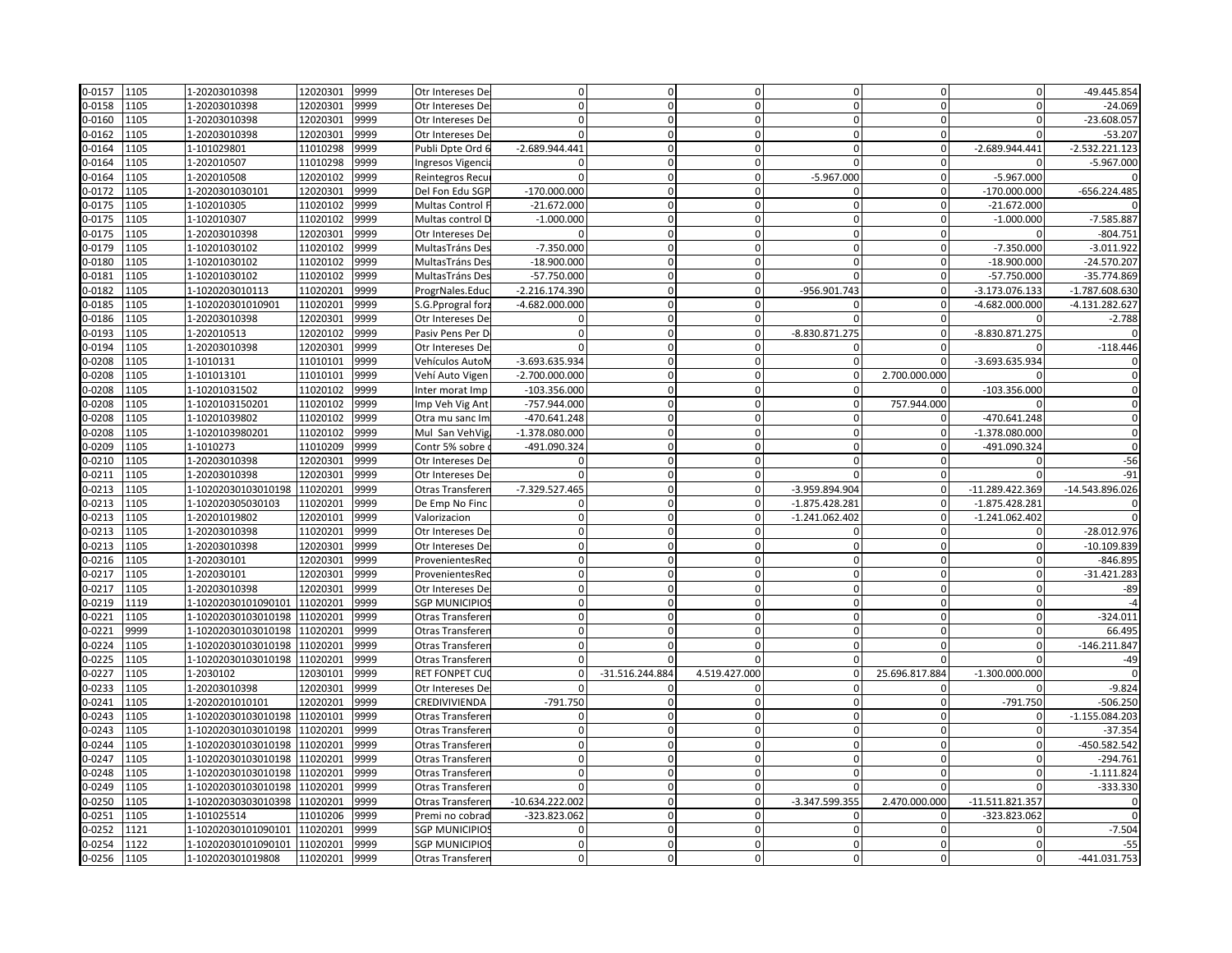| 0-0256     | 1105 | 1-10202030303010398 11020201 |          | 9999 | Otras Transferen       | $-412.000.000$   | $\mathbf 0$  | $\overline{0}$ | $-40.000.000$    | $\overline{0}$ | -452.000.000      |                  |
|------------|------|------------------------------|----------|------|------------------------|------------------|--------------|----------------|------------------|----------------|-------------------|------------------|
| 0-0256     | 1105 | 1-202030101                  | 12020301 | 9999 | ProvenientesRe         | $\Omega$         | $\Omega$     | $\Omega$       | n                | $\Omega$       |                   | $-3.735.812$     |
| 0-0258     | 1105 | 1-10202030103010198          | 11020201 | 9999 | Otras Transferer       | $\mathbf{0}$     | $\Omega$     | $\Omega$       | $\Omega$         | οl             |                   | -158.219.588     |
| 0-0261     | 1105 | 1-20203010398                | 12020301 | 9999 | Otr Intereses De       | $\mathbf{0}$     | $\mathbf 0$  | $\overline{0}$ | $\mathbf 0$      | $\mathbf{0}$   | $\Omega$          | $-3.030.945$     |
| 0-0262     | 1105 | 1-10202030103010198          | 11020201 | 9999 | Otras Transferer       | $\Omega$         | $\Omega$     | $\Omega$       | $\Omega$         | $\Omega$       | $\Omega$          | $-50.000.000$    |
| 0-0265     | 1105 | 1-10202030103010198          | 11020201 | 9999 | Otras Transferer       | O                | $\Omega$     | $\Omega$       | $\Omega$         | $\Omega$       | $\Omega$          | $-1.793$         |
| 0-0266     | 1105 | 1-10202030103010198          | 11020201 | 9999 | Otras Transferer       | $\Omega$         | $\Omega$     |                | -49.840.396      | $\Omega$       | -49.840.396       |                  |
| 0-0268     | 1105 | 1-10202030103010198          | 11020201 | 9999 | Otras Transferer       | $\Omega$         | $\mathbf 0$  | $\Omega$       | $\Omega$         | $\Omega$       |                   | -783.399         |
| 0-0271     | 1105 | 1-10102610301                | 11010207 | 9999 | Sob. Con GasMo         | $-2.016.832.188$ | $\mathbf 0$  | $\overline{0}$ | $\mathbf 0$      | $\overline{0}$ | $-2.016.832.188$  | $\mathbf 0$      |
| 0-0272     | 1105 | 1-10102630302                | 11010208 | 9999 | Est pr d esp 80%       | $-2.961.421.120$ | $\Omega$     | $\Omega$       |                  | $\Omega$       | $-2.961.421.120$  | $\mathbf{0}$     |
| 0-0272     | 1117 | 1-10102630302                | 11010208 | 9999 | Est pr d esp 80%       | $\Omega$         | $\mathbf 0$  | $\overline{0}$ | $-640.000.000$   | $\overline{0}$ | $-640.000.000$    |                  |
| 0-0273     | 1105 | 1-10202030907                | 11020201 | 9999 | Sob. al ACPM           | $-1.195.950.000$ | $\Omega$     | $\Omega$       | <sup>0</sup>     | $\Omega$       | $-1.195.950.000$  | $\Omega$         |
| 0-0275     | 1105 | 1-10202030101090101          | 11020201 | 9999 | <b>SGP MUNICIPIO</b>   | $\Omega$         | $\Omega$     | $\overline{0}$ |                  | $\Omega$       |                   | 1.890.204        |
| 0-0275     | 1125 | 1-10202030101090101          | 11020201 | 9999 | <b>SGP MUNICIPIO</b>   | U                | $\Omega$     |                | -265.104.547     | 208.898.656    | $-56.205.891$     | -274.739.546     |
| 0-0276     | 1125 | 1-10202030101090101          | 11020201 | 9999 | <b>SGP MUNICIPIOS</b>  | $\Omega$         | $\Omega$     | $\Omega$       | $-175.695.373$   | $\Omega$       | $-175.695.373$    |                  |
| 0-0278     | 1105 | 1-10202030103010198          | 11020201 | 9999 | Otras Transferer       | $\mathbf{0}$     | $\Omega$     | $\Omega$       | -148.339.900     | $\overline{0}$ | -148.339.900      | $-74.218.592$    |
| 0-0279     | 1126 | 1-10202030101090101          | 11020201 | 9999 | SGP MUNICIPIO          | O                | $-3.049.764$ |                | -351.787.403     | $\Omega$       | -354.837.167      | $-266.241.773$   |
| 0-0280     | 1126 | 1-10202030101090101          | 11020201 | 9999 | <b>SGP MUNICIPIOS</b>  | $\Omega$         | $\mathbf 0$  | 3.049.764      | $-87.000.000$    | $\Omega$       | $-83.950.236$     | $\mathbf{0}$     |
| 0-0281     | 1105 | 1-10202030103010198          | 11020201 | 9999 | Otras Transferer       | $\mathbf{0}$     | $\mathbf 0$  | $\Omega$       | $-240.000.000$   | $\overline{0}$ | $-240.000.000$    | $\Omega$         |
| 0-0282     | 1105 | 1-10202030103010198          | 11020201 | 9999 | Otras Transferer       | $\Omega$         | $\Omega$     | $\Omega$       | $-110.000.000$   | $\Omega$       | $-110.000.000$    | -77.397.628      |
| 0-0283     | 1105 | 1-10202030103010198          | 11020201 | 9999 | Otras Transferer       | $\Omega$         | $\Omega$     |                | -560.000.000     | $\Omega$       | $-560.000.000$    | -448.006.133     |
| 0-0284     | 1105 | 1-10202030103010198          | 11020201 | 9999 | Otras Transferer       | $\mathbf{0}$     | $\mathbf 0$  | $\Omega$       | $-20.000.000$    | $\overline{0}$ | $-20.000.000$     | $-20.068.412$    |
| 0-0285     | 1105 | 1-10202030101090101          | 11020201 | 9999 | <b>SGP MUNICIPIO:</b>  | $\Omega$         | $\Omega$     | $\Omega$       | $\Omega$         | $\Omega$       | $\Omega$          | $-72.184.851$    |
| 0-0285     | 1105 | 1-10202030101090101          | 71378272 | 9999 | SGP MUNICIPIO          | $\Omega$         | $\Omega$     | $\mathbf{0}$   |                  |                |                   | $-251.122$       |
| 0-0285     | 1122 | 1-10202030101090101          | 11020201 | 9999 | <b>SGP MUNICIPIO</b>   | $\Omega$         | $\Omega$     | $\Omega$       | -348.258.882     | 109.697.657    | -238.561.225      | -146.966.594     |
| 0-0286     | 1122 | 1-10202030101090101          | 11020201 | 9999 | <b>SGP MUNICIPIO:</b>  | $\Omega$         | $\mathbf 0$  | $\mathbf{0}$   | -78.525.784      | 31.488.120     | -47.037.664       | $\Omega$         |
| 0-0287     | 1105 | 1-10202030101090101          | 11020201 | 9999 | <b>SGP MUNICIPIO</b>   | $\Omega$         | $\Omega$     | $\Omega$       |                  |                |                   | $-221.633.440$   |
| 0-0287     | 1118 | 1-10202030101090101          | 11020201 | 9999 | <b>SGP MUNICIPIO</b>   | $\Omega$         | $\Omega$     | $\Omega$       | -640.257.093     | 345.330.254    | -294.926.839      | -237.690.211     |
| 0-0288     | 1105 | 1-10202030101090101          | 11020201 | 9999 | <b>SGP MUNICIPIO:</b>  | $\Omega$         | $\Omega$     | $\Omega$       |                  |                |                   | -244.307.890     |
| 0-0288     | 1118 | 1-10202030101090101          | 11020201 | 9999 | <b>SGP MUNICIPIO:</b>  | $\Omega$         | $\Omega$     | $\overline{0}$ | $-1.250.451.573$ | 885.733.801    | $-364.717.772$    | $-122.914.156$   |
| 0-0288     | 1118 | 1-20203010308                | 12020301 | 9999 | REN SGP AGUA           | $\Omega$         | $\Omega$     | $\Omega$       | $-58.563.172$    | 58.563.172     | $\Omega$          |                  |
| 0-0289     | 1118 | 1-10202030101090101          | 11020201 | 9999 | <b>SGP MUNICIPIO:</b>  | $\mathbf{0}$     | $\mathbf 0$  | $\overline{0}$ | -578.681.450     | $\mathbf{0}$   | -578.681.450      | -381.441.076     |
| 0-0291     | 1105 | 1-10202030103010198          | 11020201 | 9999 | Otras Transferer       | $\mathbf{0}$     | $\mathbf{0}$ | $\mathbf{0}$   |                  | $\overline{0}$ |                   | -755.822.544     |
| 0-0291     | 1105 | 1-102020305030103            | 11020201 | 9999 | De Emp No Finc         | $\overline{0}$   | $\Omega$     | $\overline{0}$ | -750.000.000     | $\Omega$       | -750.000.000      | $\overline{0}$   |
| 0-0292     | 1118 | 1-10202030101090101          | 11020201 | 9999 | <b>SGP MUNICIPIO</b>   | $\Omega$         | $\Omega$     |                | -434.269.032     | 236.241.270    | -198.027.762      |                  |
| 0-0293     | 1118 | 1-10202030101090101          | 11020201 | 9999 | <b>SGP MUNICIPIO:</b>  | $\Omega$         | $\Omega$     | $\Omega$       | -460.434.850     | 460.434.850    |                   |                  |
| 0-0294     | 1118 | 1-10202030101090101          | 11020201 | 9999 | <b>SGP MUNICIPIO:</b>  | $\overline{0}$   | $\Omega$     | $\mathbf{0}$   | $-12.034.000$    | <sup>n</sup>   | $-12.034.000$     |                  |
| 0-0295     | 1118 | 1-10202030101090101          | 11020201 | 9999 | SGP MUNICIPIO          | $\Omega$         | $\Omega$     | $\Omega$       | -351.129.676     | 111.882.030    | -239.247.646      | $-315.711.993$   |
| 0-0296     | 1118 | 1-10202030101090101          | 11020201 | 9999 | <b>SGP MUNICIPIO</b>   | $\mathbf{0}$     | $\mathbf 0$  | $\Omega$       | $-56.624.468$    | 33.030.942     | $-23.593.526$     |                  |
| 0-0297     | 1118 | 1-10202030101090101          | 11020201 | 9999 | <b>SGP MUNICIPIO:</b>  | $\Omega$         | $\Omega$     | $\Omega$       | $-42.163.276$    | $\Omega$       | $-42.163.276$     | $-71.674.948$    |
| 0-0298     | 1118 | 1-10202030101090101          | 11020201 | 9999 | <b>SGP MUNICIPIO:</b>  | $\Omega$         | $\Omega$     | $\mathbf{0}$   | $-35.237.479$    | $\overline{0}$ | $-35.237.479$     |                  |
| 0-0299     | 1105 | 1-101026311                  | 11010208 | 9999 | Estam Pro-Ancia        | $\overline{0}$   | $\Omega$     |                | $-690.000.000$   | $\Omega$       | $-690.000.000$    | -557.390.362     |
| 0-0302     | 1105 | 1-101026311                  | 11010208 | 9999 | Estam Pro-Ancia        | $\Omega$         | $\Omega$     | $\Omega$       | $-2.760.000.000$ | $\Omega$       | $-2.760.000.000$  | $-2.229.561.448$ |
| $2 - 0001$ | 1105 | 1-20201019802                | 12020101 | 9999 | Valorizacion           | $-2.700.000.000$ | $\mathbf{0}$ | $\mathbf{0}$   |                  | $\Omega$       | $-2.700.000.000$  | $-2.700.000.000$ |
| $2 - 0001$ | 1105 | 1-20201980601                | 12020101 | 9999 | Libre Destinación      | $\Omega$         | $\Omega$     | $\mathbf{0}$   | -11.041.604.338  |                | $-11.041.604.338$ | -11.041.604.338  |
| $-0001$    | 1105 | 1-20201980602                | 12020103 | 9999 | Destinación Espe       | $\Omega$         | $\Omega$     | $\Omega$       | $-164.399$       |                | $-164.399$        | $-164.399$       |
| $2 - 0001$ | 1117 | 1-20201980602                | 12020103 | 9999 | Destinación Esp        | $\Omega$         | $\Omega$     | $\Omega$       | -19.229.127.977  |                | -19.229.127.977   | -19.229.127.977  |
| $-0001$    | 1124 | 1-202019820                  | 12020103 | 9999 | Microcuenc Ley         | $\Omega$         | $\Omega$     | $\Omega$       | $-31.504.502$    | $\Omega$       | $-31.504.502$     | $-31.504.502$    |
| 2-0002     | 1105 | 1-20201980602                | 12020103 | 9999 | Destinación Espe       | $\Omega$         | $\Omega$     | $\Omega$       | $-810.455.775$   |                | $-810.455.775$    | $-810.455.775$   |
| $2 - 0003$ | 1105 | 1-20201980602                | 12020103 | 9999 | Destinación Esp        | $\mathbf{0}$     | $\mathbf 0$  | $\mathbf{0}$   | $-140.173.003$   | $\Omega$       | -140.173.003      | -140.173.003     |
| 1-0004     | 1105 | 1-202019833                  | 12020103 | 9999 | Cig. Impto Depor       | $\Omega$         | $\mathbf 0$  | $\mathbf{0}$   | -79.296.076      | $\Omega$       | -79.296.076       | -79.296.076      |
| $-0005$    | 1105 | 1-202019869                  | 12020103 | 9999 | Cig. Impto Depo        | $\Omega$         | $\mathbf 0$  | $\mathbf{0}$   | $-2.264.897$     |                | $-2.264.897$      | $-2.264.897$     |
| $-0007$    | 1105 | 1-202019860                  | 12020103 | 9999 | Sobretasa Gasol        | $\Omega$         | $\Omega$     |                | $-2.401.115$     |                | $-2.401.115$      | $-2.401.115$     |
| 2-0009     | 1105 | 1-20201980602                | 12020103 | 9999 | Destinación Espe       | $\Omega$         | $\mathbf 0$  | $\Omega$       | -414.511.197     |                | $-414.511.197$    | -414.511.197     |
| 2-0010     | 1105 | 1-101026313                  | 11010208 | 9999 | <b>Estam Pro-Unive</b> | $\overline{0}$   | 0            | $\overline{0}$ | $\Omega$         | $\Omega$       | 0                 | 0                |